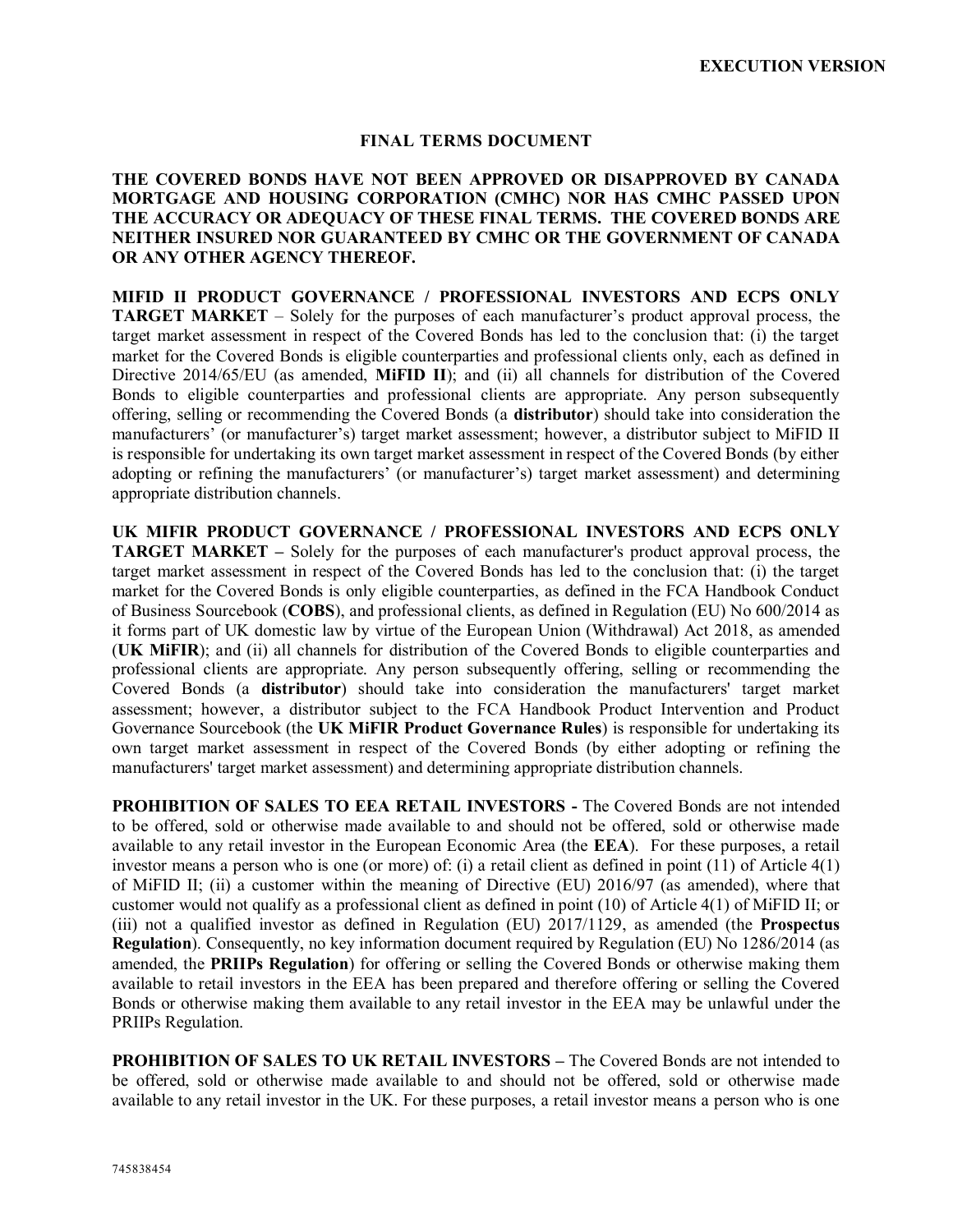(or more) of: (i) a retail client, as defined in point (8) of Article 2 of Regulation (EU) No 2017/565 as it forms part of UK domestic law by virtue of the European Union (Withdrawal) Act 2018, as amended (the **EUWA**); (ii) a customer within the meaning of the provisions of the UK Financial Services and Markets Act 2000 (as amended, the **FSMA**) and any rules or regulations made under the FSMA to implement Directive (EU) 2016/97 (as amended), where that customer would not qualify as a professional client, as defined in point (8) of Article 2(1) of Regulation (EU) No 600/2014 as it forms part of UK domestic law by virtue of the EUWA; or (iii) not a qualified investor as defined in Article 2 of Regulation (EU) 2017/1129 (as amended) as it forms part of UK domestic law by virtue of the EUWA. Consequently, no key information document required by Regulation (EU) No 1286/2014 (as amended) as it forms part of UK domestic law by virtue of the EUWA (the **UK PRIIPs Regulation**) for offering or selling the Covered Bonds or otherwise making them available to retail investors in the UK has been prepared and therefore offering or selling the Covered Bonds or otherwise making them available to any retail investor in the UK may be unlawful under the UK PRIIPs Regulation.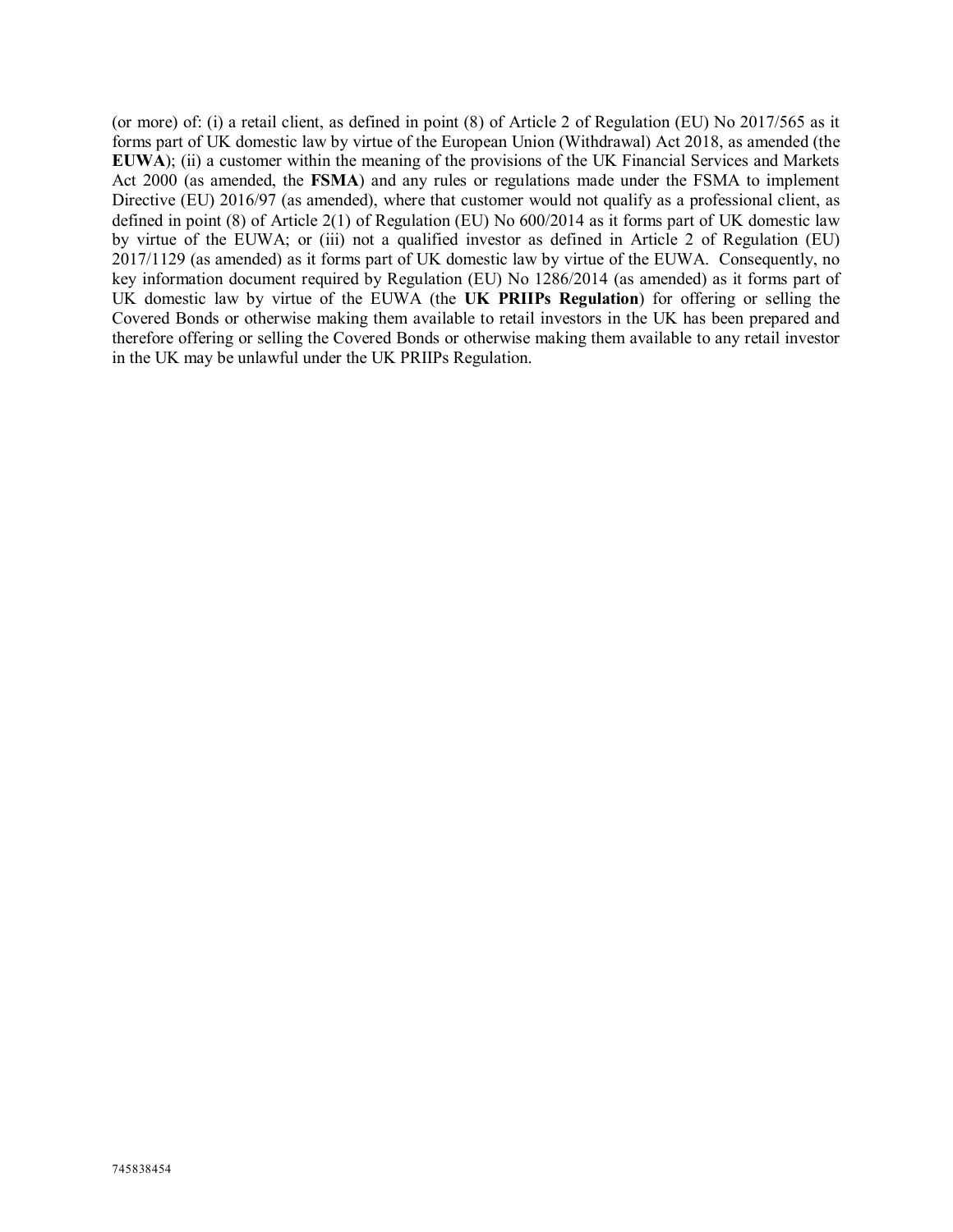# **Bank of Montreal (LEI No.: NQQ6HPCNCCU6TUTQYE16)**

# **Issue of €1,750,000,000 1.000% Covered Bonds due 5 April 2026 unconditionally and irrevocably guaranteed as to payment of principal and interest by BMO Covered Bond Guarantor Limited Partnership under the U.S.\$32 billion Global Registered Covered Bond Program**

#### **PART 1**

#### **CONTRACTUAL TERMS**

Terms used herein will be deemed to be defined as such for the purposes of the Terms and Conditions set forth in the Prospectus dated 6 August 2021, the first supplemental Prospectus dated 25 August 2021, the second supplemental Prospectus dated 6 January 2022 and the third supplemental Prospectus dated 1 March 2022 which together constitute a base prospectus (together, the **Prospectus**) for the purposes of Regulation (EU) 2017/1129 (as amended) as it forms part of UK domestic law by virtue of the European Union (Withdrawal) Act 2018, as amended (the **EUWA**) (the **UK Prospectus Regulation**). This document constitutes the final terms of the Covered Bonds described herein for the purposes of the UK Prospectus Regulation and must be read in conjunction with the Prospectus as so supplemented in order to obtain all relevant information. The Prospectus is available for viewing at http://www.londonstockexchange.com/exchange/news/market-news/market-news-home.html and copies of the Prospectus and the supplemental Prospectus are available free of charge to the public at the Executive Offices of the Issuer and from the specified office of each of the Paying Agents.

The Guarantor is not now, and, immediately following the issuance of the Covered Bonds pursuant to the Trust Deed, will not be, a "covered fund" for purposes of regulations adopted under Section 13 of the Bank Holding Company Act of 1956, as amended, commonly known as the **Volcker Rule**. In reaching this conclusion, although other statutory or regulatory exemptions under the Investment Company Act of 1940, as amended, and under the Volcker Rule and its related regulations may be available, the Guarantor has relied on the exemption from registration set forth in Section 3(c)(5) of the Investment Company Act of 1940, as amended. See "*Certain Volcker Rule Considerations*" in the Prospectus.

|                  | (a) | Issuer:                                                                                             | <b>Bank of Montreal</b>              |              |           |         |  |  |
|------------------|-----|-----------------------------------------------------------------------------------------------------|--------------------------------------|--------------|-----------|---------|--|--|
|                  | (b) | Guarantor:                                                                                          | Covered<br><b>BMO</b><br>Partnership | <b>B</b> ond | Guarantor | Limited |  |  |
| $\overline{2}$ . | (a) | Series Number:                                                                                      | CBL <sub>28</sub>                    |              |           |         |  |  |
|                  | (b) | Tranche Number:                                                                                     |                                      |              |           |         |  |  |
|                  | (c) | Series which Covered Bonds will Not Applicable<br>be consolidated and form a single<br>Series with: |                                      |              |           |         |  |  |
|                  | (d) | Date on which the Covered Bonds Not Applicable                                                      |                                      |              |           |         |  |  |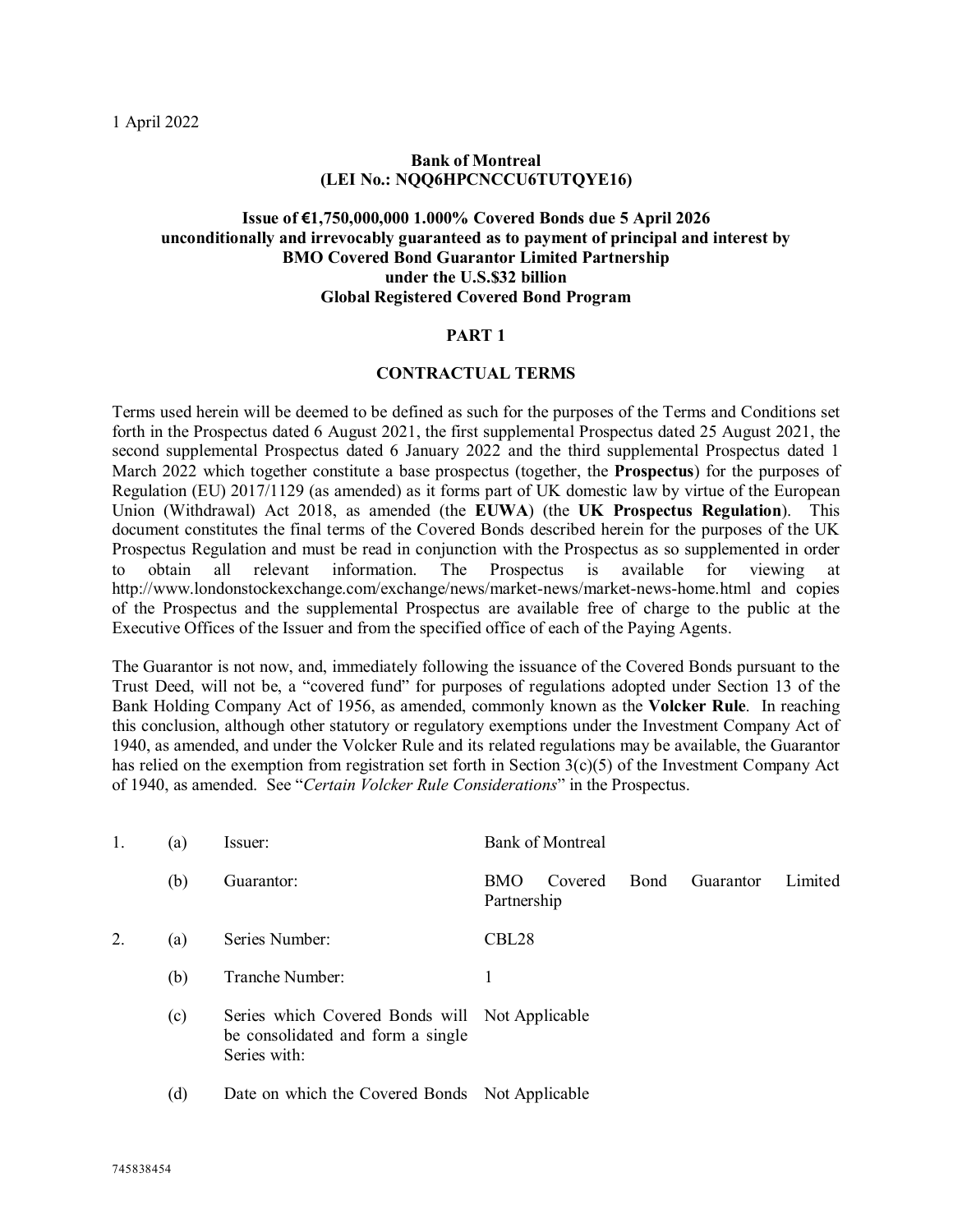|    |     | will be consolidated and form a<br>single Series with the Series<br>specified above:                                                                              |                                                                                                                                                                                                                                                                                                               |
|----|-----|-------------------------------------------------------------------------------------------------------------------------------------------------------------------|---------------------------------------------------------------------------------------------------------------------------------------------------------------------------------------------------------------------------------------------------------------------------------------------------------------|
| 3. |     | Specified Currency or Currencies:                                                                                                                                 | EUR or $\in$ ( $\in$ )                                                                                                                                                                                                                                                                                        |
| 4. |     | Aggregate Nominal Amount of Covered<br>Bonds admitted to trading:                                                                                                 |                                                                                                                                                                                                                                                                                                               |
|    | (a) | Series:                                                                                                                                                           | €1,750,000,000                                                                                                                                                                                                                                                                                                |
|    | (b) | Tranche:                                                                                                                                                          | €1,750,000,000                                                                                                                                                                                                                                                                                                |
| 5. | (a) | <b>Issue Price:</b>                                                                                                                                               | 99.918 per cent. of the Aggregate Nominal Amount                                                                                                                                                                                                                                                              |
| 6. | (a) | Specified Denominations:                                                                                                                                          | €100,000 and integral multiples of €1,000 in excess<br>thereof.                                                                                                                                                                                                                                               |
|    | (b) | <b>Calculation Amount:</b>                                                                                                                                        | €1,000                                                                                                                                                                                                                                                                                                        |
|    |     |                                                                                                                                                                   |                                                                                                                                                                                                                                                                                                               |
| 7. | (a) | <b>Issue Date:</b>                                                                                                                                                | 5 April 2022                                                                                                                                                                                                                                                                                                  |
|    | (b) | <b>Interest Commencement Date:</b>                                                                                                                                | <b>Issue Date</b>                                                                                                                                                                                                                                                                                             |
| 8. | (a) | Final Maturity Date:                                                                                                                                              | Interest Payment Date falling on or nearest to 5<br>April 2026                                                                                                                                                                                                                                                |
|    | (b) | Extended Due for Payment Date of<br>Guaranteed<br>Amounts<br>Final<br>corresponding<br>the<br>to<br>Redemption Amount under the<br><b>Covered Bond Guarantee:</b> | Interest Payment Date falling on or nearest to 5<br>April 2027                                                                                                                                                                                                                                                |
| 9. |     | Interest Basis:                                                                                                                                                   | Interest accrues from, and including, the Interest<br>Commencement Date to, but excluding, the Final<br>Maturity Date at a rate of 1.000% Fixed Rate<br>payable annually in arrears on each Interest<br>Payment Date.                                                                                         |
|    |     |                                                                                                                                                                   | If applicable, interest accrues from, and including,<br>the Final Maturity Date to, but excluding, the<br>Extended Due for Payment Date at a rate of 1<br>month Euribor $+$ 0.191% Floating Rate payable<br>monthly in arrears on each Interest Payment Date,<br>subject to a minimum interest rate of 0.00%. |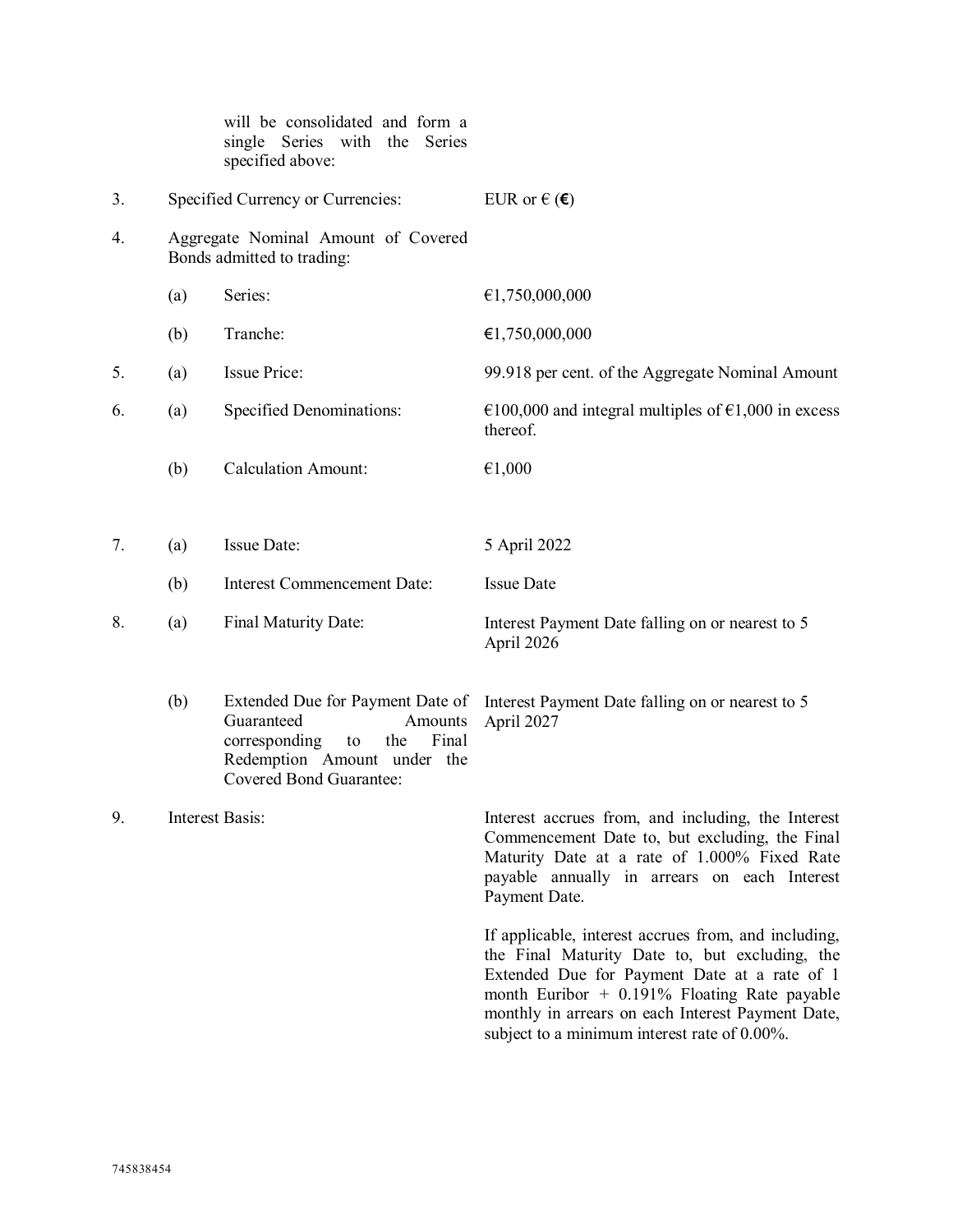| 10. | Redemption/Payment Basis:                                             | Redemption at par on the Final Maturity Date,<br>subject to extension as set out in the Prospectus.                  |
|-----|-----------------------------------------------------------------------|----------------------------------------------------------------------------------------------------------------------|
| 11. | <b>Basis</b><br>of<br>Change<br>Interest<br>Redemption/Payment Basis: | or Fixed to Floating                                                                                                 |
| 12. | Put/Call Options:                                                     | Not Applicable                                                                                                       |
| 13. | Date of approval for issuance of Covered<br>Bonds:                    | 29 May 2013, 30 March 2015, 4 April 2016, 24<br>July 2017, 23 July 2018, 29 May 2019, 27 May<br>2020 and 26 May 2021 |

# **PROVISIONS RELATING TO INTEREST (IF ANY) PAYABLE**

| 14. |     | <b>Fixed Rate Covered Bond Provisions:</b>                                                     | Applicable                                                                                                                                                                                                                                                                                                                                                   |  |  |  |
|-----|-----|------------------------------------------------------------------------------------------------|--------------------------------------------------------------------------------------------------------------------------------------------------------------------------------------------------------------------------------------------------------------------------------------------------------------------------------------------------------------|--|--|--|
|     | (a) | Rate(s) of Interest:                                                                           | 1.000 per cent. per annum payable annually in<br>arrears on each Interest Payment Date                                                                                                                                                                                                                                                                       |  |  |  |
|     | (b) | Interest Period(s):                                                                            | The first Interest Period will be the period from and<br>including the Issue Date to, but excluding, the<br>following Interest Payment Date and subsequent<br>Interest Periods will be from and including the<br>Interest Payment Date to, but excluding, the<br>immediately following Interest Payment Date, to,<br>but excluding, the Final Maturity Date. |  |  |  |
|     | (c) | Interest Payment Date(s):                                                                      | 5 April in each year, commencing on 5 April 2023,<br>up to and including the Final Maturity Date                                                                                                                                                                                                                                                             |  |  |  |
|     | (d) | <b>Business Day Convention:</b>                                                                | Following Business Day Convention                                                                                                                                                                                                                                                                                                                            |  |  |  |
|     | (e) | Business Day(s):                                                                               | Business Days has the meaning given to it in<br>Condition $4.5(a)$                                                                                                                                                                                                                                                                                           |  |  |  |
|     | (f) | Additional Business Centre(s):                                                                 | Toronto                                                                                                                                                                                                                                                                                                                                                      |  |  |  |
|     | (g) | Fixed Coupon Amount(s):                                                                        | $€10.00$ per Calculation Amount                                                                                                                                                                                                                                                                                                                              |  |  |  |
|     | (h) | Broken Amount(s):                                                                              | Not Applicable                                                                                                                                                                                                                                                                                                                                               |  |  |  |
|     | (i) | Day Count Fraction:                                                                            | Actual / Actual (ICMA) (not adjusted)                                                                                                                                                                                                                                                                                                                        |  |  |  |
|     | (j) | Determination Date(s):                                                                         | 5 April in each year                                                                                                                                                                                                                                                                                                                                         |  |  |  |
|     | (k) | Other terms relating to the method<br>of calculating interest for Fixed<br>Rate Covered Bonds: | Not Applicable                                                                                                                                                                                                                                                                                                                                               |  |  |  |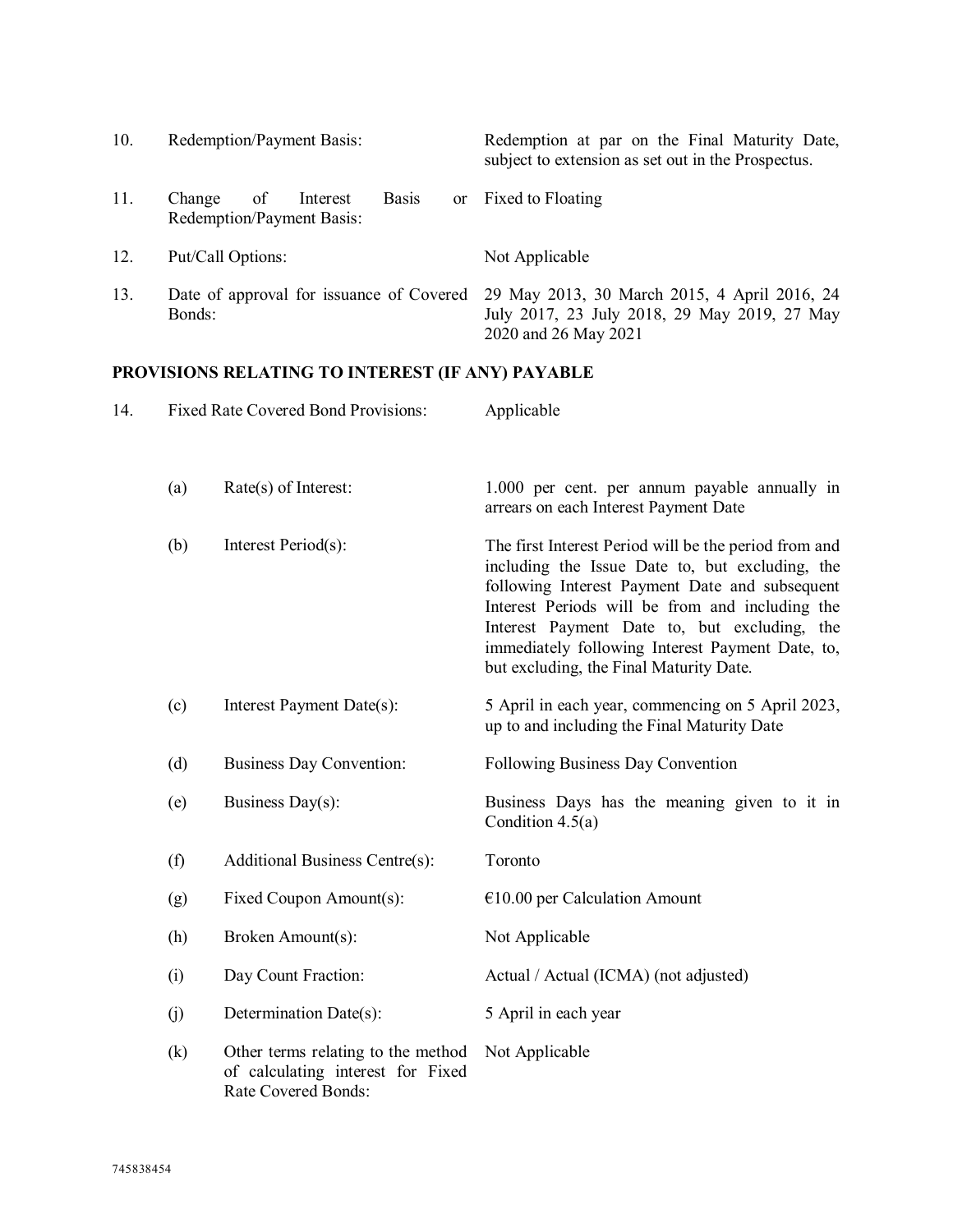| 15. |                                                                                                     | Floating Rate Covered Bond Provisions:                                                                                     | Applicable.                                                                                                                                                                                                                                                                                                                                                                                                                              |  |
|-----|-----------------------------------------------------------------------------------------------------|----------------------------------------------------------------------------------------------------------------------------|------------------------------------------------------------------------------------------------------------------------------------------------------------------------------------------------------------------------------------------------------------------------------------------------------------------------------------------------------------------------------------------------------------------------------------------|--|
|     | (a)                                                                                                 | Interest Period(s):                                                                                                        | If applicable, the first Interest Period after the Final<br>Maturity Date will be the period from and<br>including the Final Maturity Date to, but excluding,<br>following Interest Payment Date<br>the<br>and<br>subsequent Interest Periods will be from and<br>including the Interest Payment Date to, but<br>excluding, the immediately following Interest<br>Payment Date, to, but excluding, the Extended Due<br>for Payment Date. |  |
|     | (b)                                                                                                 | Interest Payment Date(s):                                                                                                  | If applicable, the 5th calendar day of each month<br>payable from but excluding the Final Maturity Date<br>to and including the earlier of (i) the date on which<br>the Covered Bonds are redeemed in full, and (ii)<br>the Extended Due for Payment Date                                                                                                                                                                                |  |
|     | (c)                                                                                                 | First Interest Payment Date:                                                                                               | 5 May 2026, if applicable                                                                                                                                                                                                                                                                                                                                                                                                                |  |
|     | (d)<br>Business Day Convention:<br>(e)<br>Business Day(s):<br>(f)<br>Additional Business Centre(s): |                                                                                                                            | Modified Following Business Day Convention                                                                                                                                                                                                                                                                                                                                                                                               |  |
|     |                                                                                                     |                                                                                                                            | Business Days has the meaning given to it in<br>Condition $4.5(a)$                                                                                                                                                                                                                                                                                                                                                                       |  |
|     |                                                                                                     |                                                                                                                            | Not Applicable                                                                                                                                                                                                                                                                                                                                                                                                                           |  |
|     | (g)                                                                                                 | Manner in which the Rate of<br>Interest and Interest Amount is to<br>be determined:                                        | <b>Screen Rate Determination</b>                                                                                                                                                                                                                                                                                                                                                                                                         |  |
|     | (h)                                                                                                 | Party responsible for calculating<br>the Rate of Interest and Interest<br>Amount (if not the Issuing and<br>Paying Agent): | Not Applicable                                                                                                                                                                                                                                                                                                                                                                                                                           |  |
|     | (i)                                                                                                 | Screen Rate Determination:                                                                                                 | Applicable                                                                                                                                                                                                                                                                                                                                                                                                                               |  |
|     |                                                                                                     | Reference<br>Relevant<br>Rate<br>and                                                                                       | Reference Rate: 1 month EURIBOR                                                                                                                                                                                                                                                                                                                                                                                                          |  |
|     |                                                                                                     | <b>Financial Centre:</b>                                                                                                   | <b>Relevant Financial Centre: Brussels</b>                                                                                                                                                                                                                                                                                                                                                                                               |  |
|     |                                                                                                     | <b>Calculation Method:</b>                                                                                                 | Not Applicable                                                                                                                                                                                                                                                                                                                                                                                                                           |  |
|     |                                                                                                     | <b>SONIA</b><br>Compounded<br>Daily<br><b>Observation Convention:</b>                                                      | Not Applicable                                                                                                                                                                                                                                                                                                                                                                                                                           |  |
|     |                                                                                                     | Relevant Number:                                                                                                           | Not Applicable                                                                                                                                                                                                                                                                                                                                                                                                                           |  |
|     |                                                                                                     | Interest Determination Date(s):                                                                                            | The second day on which the TARGET System is<br>open prior to the start of each Interest Period                                                                                                                                                                                                                                                                                                                                          |  |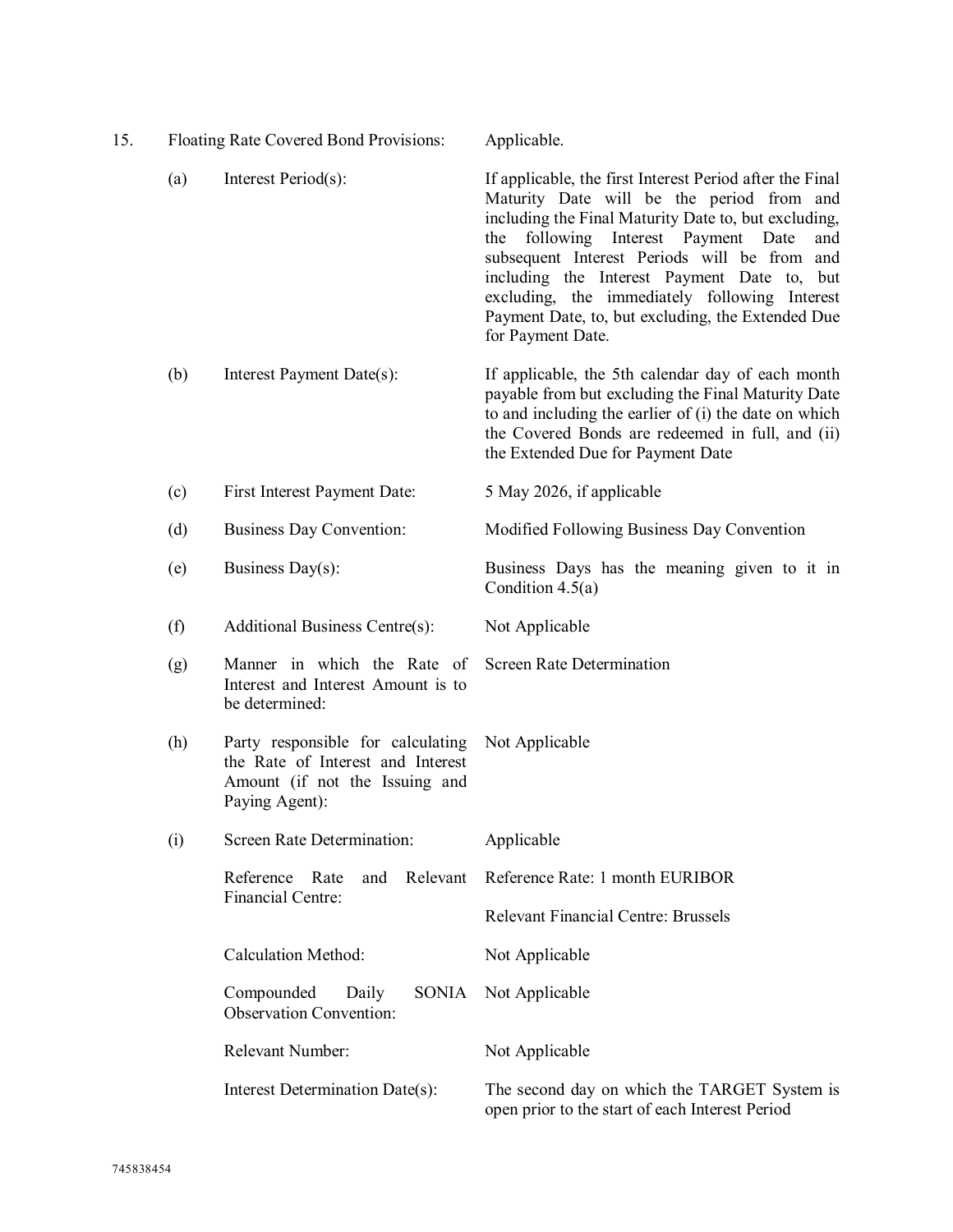|     |     | Relevant Screen Page:                                    | <b>Reuters EURIBOR 01</b>  |  |  |
|-----|-----|----------------------------------------------------------|----------------------------|--|--|
|     |     | <b>Observation Look-Back Period:</b>                     | Not Applicable             |  |  |
|     | (j) | <b>ISDA</b> Determination:                               | Not Applicable             |  |  |
|     | (k) | Rate Covered<br>Bond<br><b>Floating</b><br>$Margin(s)$ : | $0.191\%$ per annum        |  |  |
|     | (1) | Minimum Rate of Interest:                                | 0.000 per cent. per annum  |  |  |
|     | (m) | Maximum Rate of Interest:                                | 60.000 per cent. per annum |  |  |
|     | (n) | Day Count Fraction:                                      | Actual / 360 (adjusted)    |  |  |
| 16. |     | Zero Coupon Covered Bond Provisions:                     | Not Applicable             |  |  |

# **PROVISIONS RELATING TO REDEMPTION**

| 17.          | Issuer Call:  |  | Not Applicable |                                                                                                                                                                                                                                                                                                                                                               |  |
|--------------|---------------|--|----------------|---------------------------------------------------------------------------------------------------------------------------------------------------------------------------------------------------------------------------------------------------------------------------------------------------------------------------------------------------------------|--|
| 18.          | Put Option:   |  | Not Applicable |                                                                                                                                                                                                                                                                                                                                                               |  |
| 19.          | Covered Bond: |  |                | Final Redemption Amount of each $\epsilon$ 1,000 per Calculation Amount                                                                                                                                                                                                                                                                                       |  |
| $\mathbf{A}$ |               |  |                | $\Gamma$ 1 $\Gamma$ 1 $\Gamma$ 1 $\Gamma$ 1 $\Gamma$ 1 $\Gamma$ 1 $\Gamma$ 1 $\Gamma$ 1 $\Gamma$ 1 $\Gamma$ 1 $\Gamma$ 1 $\Gamma$ 1 $\Gamma$ 1 $\Gamma$ 1 $\Gamma$ 1 $\Gamma$ 1 $\Gamma$ 1 $\Gamma$ 1 $\Gamma$ 1 $\Gamma$ 1 $\Gamma$ 1 $\Gamma$ 1 $\Gamma$ 1 $\Gamma$ 1 $\Gamma$ 1 $\Gamma$ 1 $\Gamma$ 1 $\Gamma$ 1 $\Gamma$ 1 $\Gamma$ 1 $\Gamma$ 1 $\Gamma$ |  |

20. Early Redemption Amount of each  $\epsilon$ 1,000 per Calculation Amount Covered Bond payable on redemption for taxation reasons or illegality or upon acceleration following an Issuer Event of Default or Guarantor Event of Default or other early redemption and/or the method of calculating the same (if required or if different from that set out in Condition 6.7 (*Early Redemption Amounts*)):

# **GENERAL PROVISIONS APPLICABLE TO THE COVERED BONDS**

| 21.            | Form of Covered Bonds:                     | <b>Registered Covered Bonds:</b>                                                                                                                                                                                 |
|----------------|--------------------------------------------|------------------------------------------------------------------------------------------------------------------------------------------------------------------------------------------------------------------|
|                |                                            | Regulation S<br>Global<br>Covered<br>Bond<br>$(\text{\textsterling}1,750,000,000$ nominal amount) registered in the<br>name of the common safekeeper for Euroclear and<br>Clearstream, Luxembourg or its nominee |
| 22.            | New Global Covered Bond:                   | No                                                                                                                                                                                                               |
| 2 <sub>2</sub> | Global Covered Bond hold under the New Yes |                                                                                                                                                                                                                  |

23. Global Covered Bond held under the New YesSafekeeping Structure: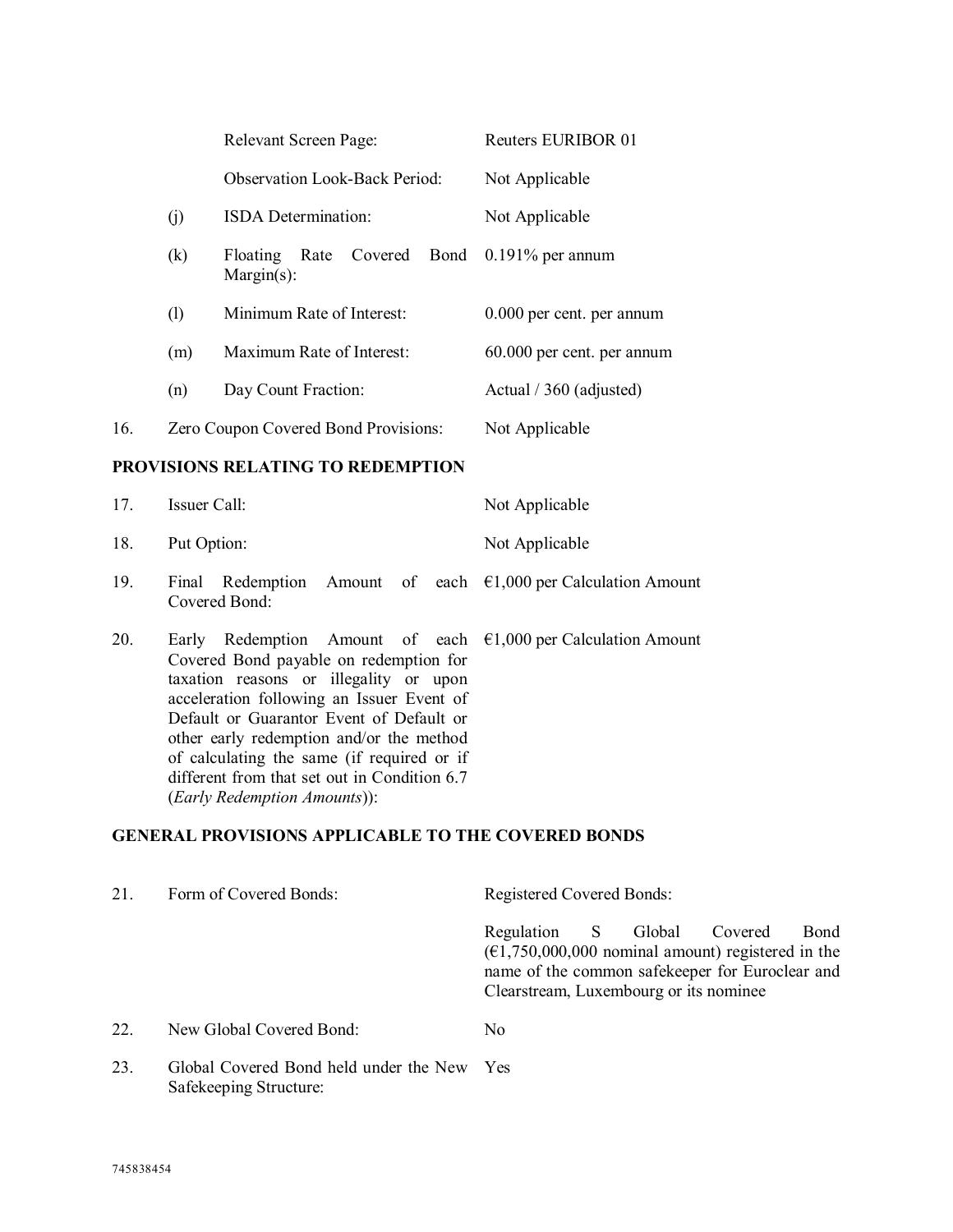| 24. | provisions relating to payment dates:                                                                                         | Financial Centre(s) or other special London, Toronto, and a day on which the TARGET<br>System is open |
|-----|-------------------------------------------------------------------------------------------------------------------------------|-------------------------------------------------------------------------------------------------------|
| 25. | Talons for future Coupons to be attached to No<br>Bearer Definitive Covered Bonds (and<br>dates on which such Talons mature): |                                                                                                       |
| 26. | renominalisation and Not Applicable<br>Redenomination,<br>reconventioning provisions:                                         |                                                                                                       |

#### **RESPONSIBILITY**

The ratings explanations set out in Item 2 (*Ratings*) of Part B has been extracted from the websites of Fitch, Moody's and DBRS. Each of the Issuer and the Guarantor confirms that such information has been accurately reproduced and that, so far as it is aware and is able to ascertain from information published by Fitch, Moody's and DBRS, respectively, no facts have been omitted which would render the reproduced information inaccurate or misleading.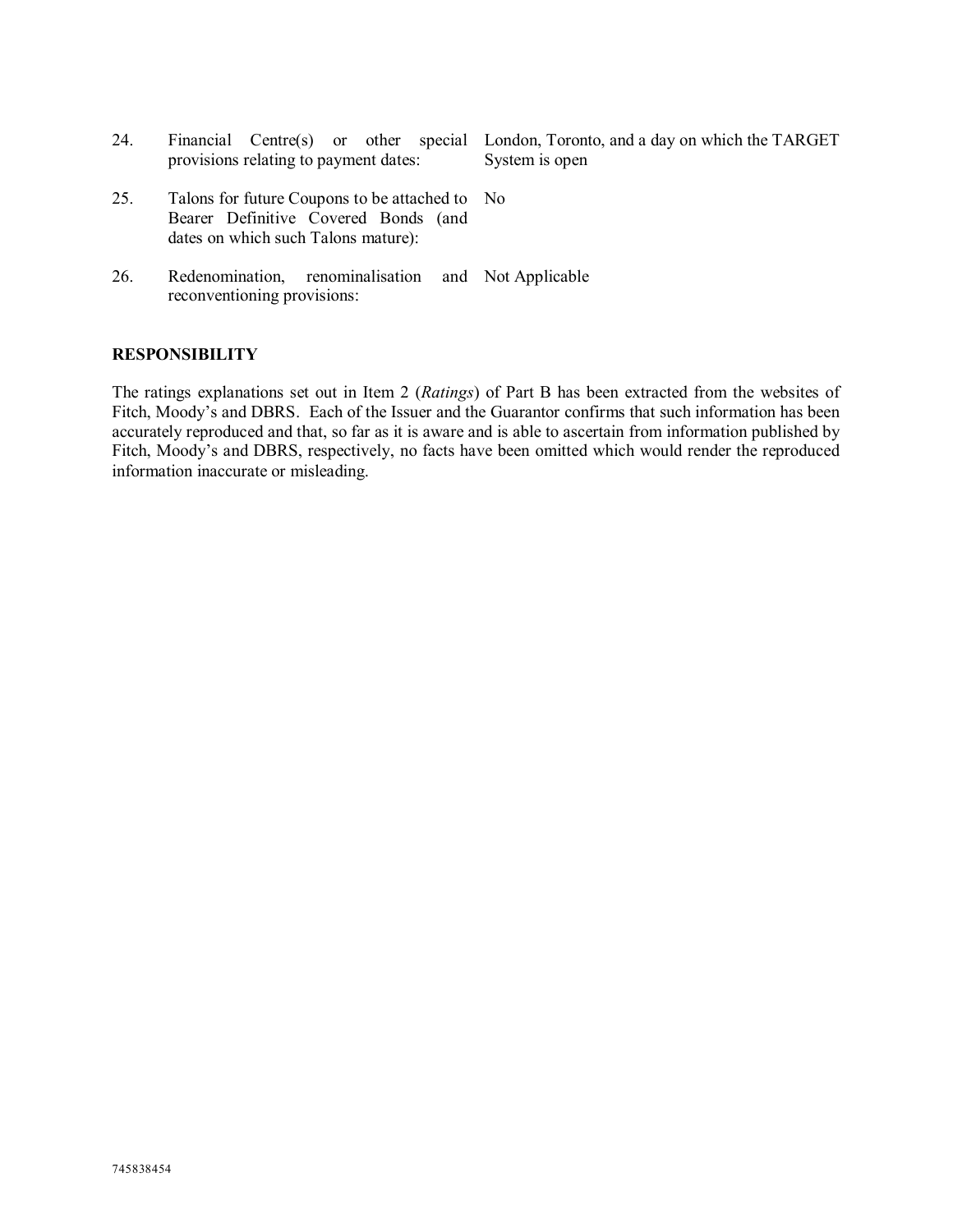Signed on behalf of the Issuer:

By: /s/ Caroline Dufaux

Name: Caroline Dufaux Title: Global Head, Capital Management and Funding

*Duly authorised*

Signed on behalf of the Guarantor:

By: /s/ Caroline Dufaux

Name: Caroline Dufaux Title: President

*Duly authorised*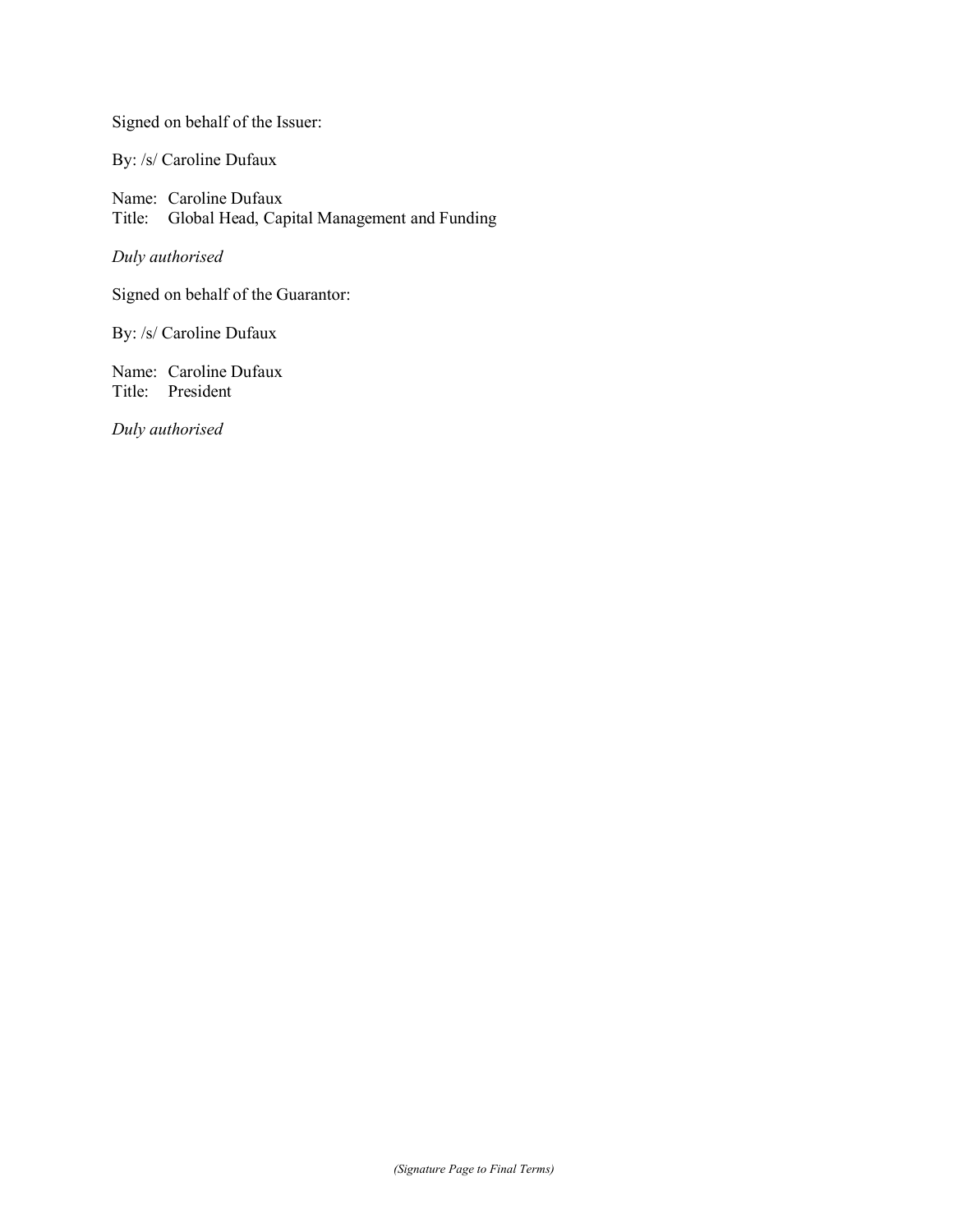# **PART 2**

### **OTHER INFORMATION**

#### **1. LISTING AND ADMISSION TO TRADING; ESTIMATED NET PROCEEDS**

- (a) Listing and admission to trading: Application is expected to be made by the Issuer (or on its behalf) for the Covered Bonds to be admitted to trading on the London Stock Exchange's main market and to the Official List of the FCA with effect from 5 April 2022. (b) Estimate of total expenses related £5,750 to admission to trading:
- (c) Estimated net proceeds:  $\epsilon$ 1,745,065,000

# **2. RATINGS**

Ratings: The Covered Bonds to be issued are expected to be rated:

Fitch: AAA

Fitch describes a credit rating of "AAA" in the following terms: "'AAA' ratings denote the lowest expectation of default risk. They are assigned only in cases of exceptionally strong capacity for payment of financial commitments. This capacity is highly unlikely to be adversely affected by foreseeable events." (Source: Fitch, https://www.fitchratings.com/products/ratingdefinitions#rating-scales)

Moody's: Aaa

Moody's describes a credit rating of "Aaa" in the following terms: "Obligations rated Aaa are judged to be of the highest quality, with minimal risk." (Source: Moody's, https://ratings.moodys.io/ratings)

DBRS: AAA

DBRS Morningstar describes a credit rating of "AAA" in the following terms: "Highest credit quality. The capacity for the payment of financial obligations is exceptionally high and unlikely to be adversely affected by future events." (Source: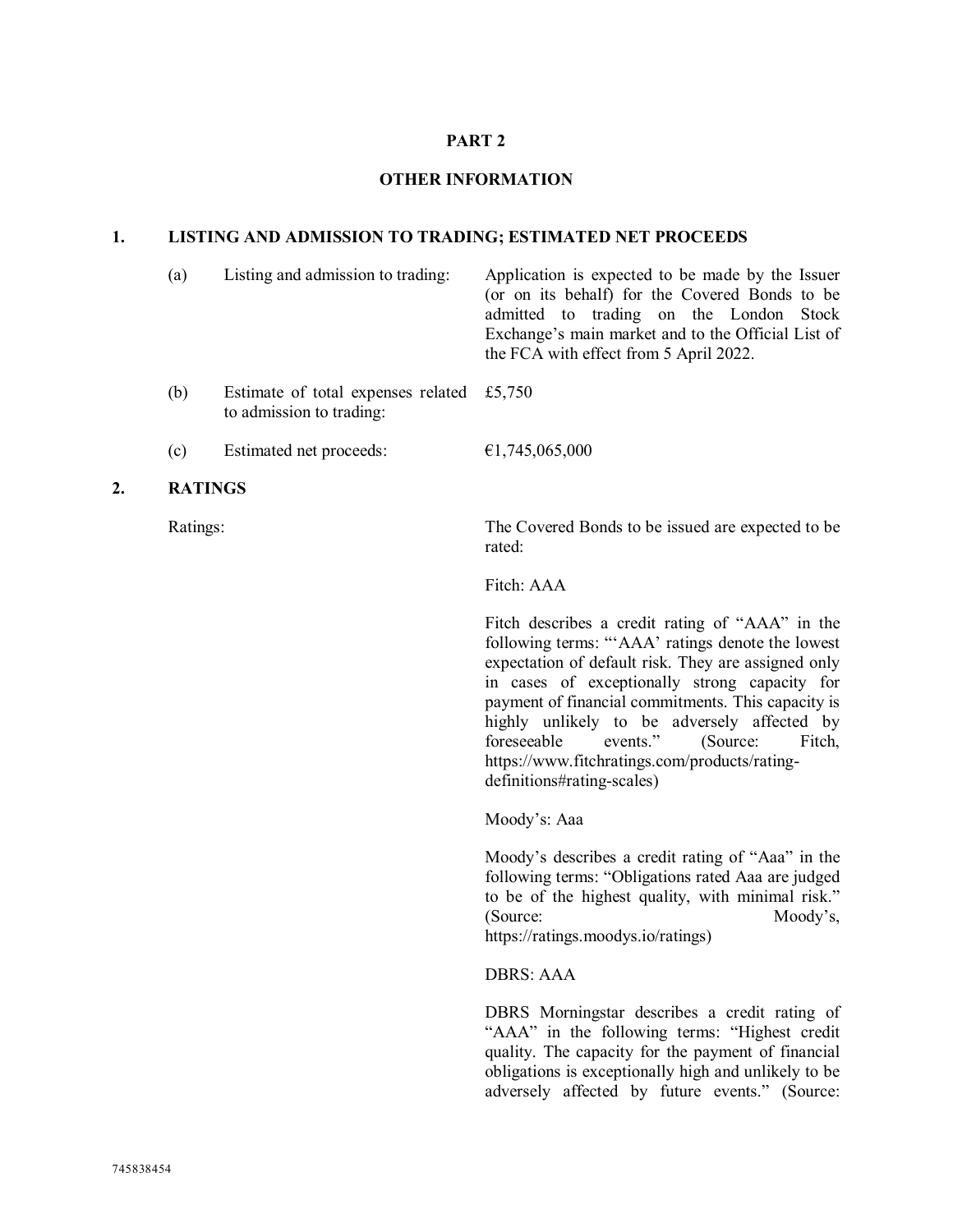DBRS, https://www.dbrsmorningstar.com/media/00000000 069.pdf)

#### **3. INTERESTS OF NATURAL AND LEGAL PERSONS INVOLVED IN THE ISSUE**

Save as discussed in "*Subscription and Sale and Transfer and Selling Restrictions*" in the Prospectus, so far as the Issuer and the Guarantor are aware, no person involved in the offer of the Covered Bonds has an interest material to the offer. The Managers and their affiliates have engaged, and may in the future engage, in investment banking and/or commercial banking transactions with, and may perform other services for, the Issuer and its affiliates in the ordinary course of business.

**4. YIELD** (Fixed Rate Covered Bonds only)

Indication of yield: 1.021% per annum

Not Applicable

#### **5. OPERATIONAL INFORMATION**

- (a) ISIN Code: XS2465609191 (b) Common Code: 246560919 (c) CFI Code: DAFNFR
- (d) FISN Code: BANK OF MONTREA/ 1EMTN 20260405

None

- (e) Any clearing system(s) other than DTC, Euroclear or Clearstream, Luxembourg and the relevant identification number(s) or codes such as CUSIP and CINS codes:
- (f) Name and address of initial Paying Agent(s)/Registrar(s)/Transfer Agent(s): The Bank of New York Mellon One Canada Square, 48th Floor London E14 4AL
- (g) Names and addresses of additional Paying Agent(s)/Transfer Agent(s) (if any):
- (h) Intended to be held in a manner which would allow Eurosystem eligibility:

Yes. Note that the designation "yes" simply means that the Covered Bonds are intended upon issue to be deposited with one of the ICSDs as common safekeeper, and registered in the name of a nominee of one of the ICSDs acting as common safekeeper and does not necessarily mean that the Covered Bonds will be recognised as eligible collateral for Eurosystem monetary policy and intra day credit operations by the Eurosystem either upon issue or at any or all times during their life.